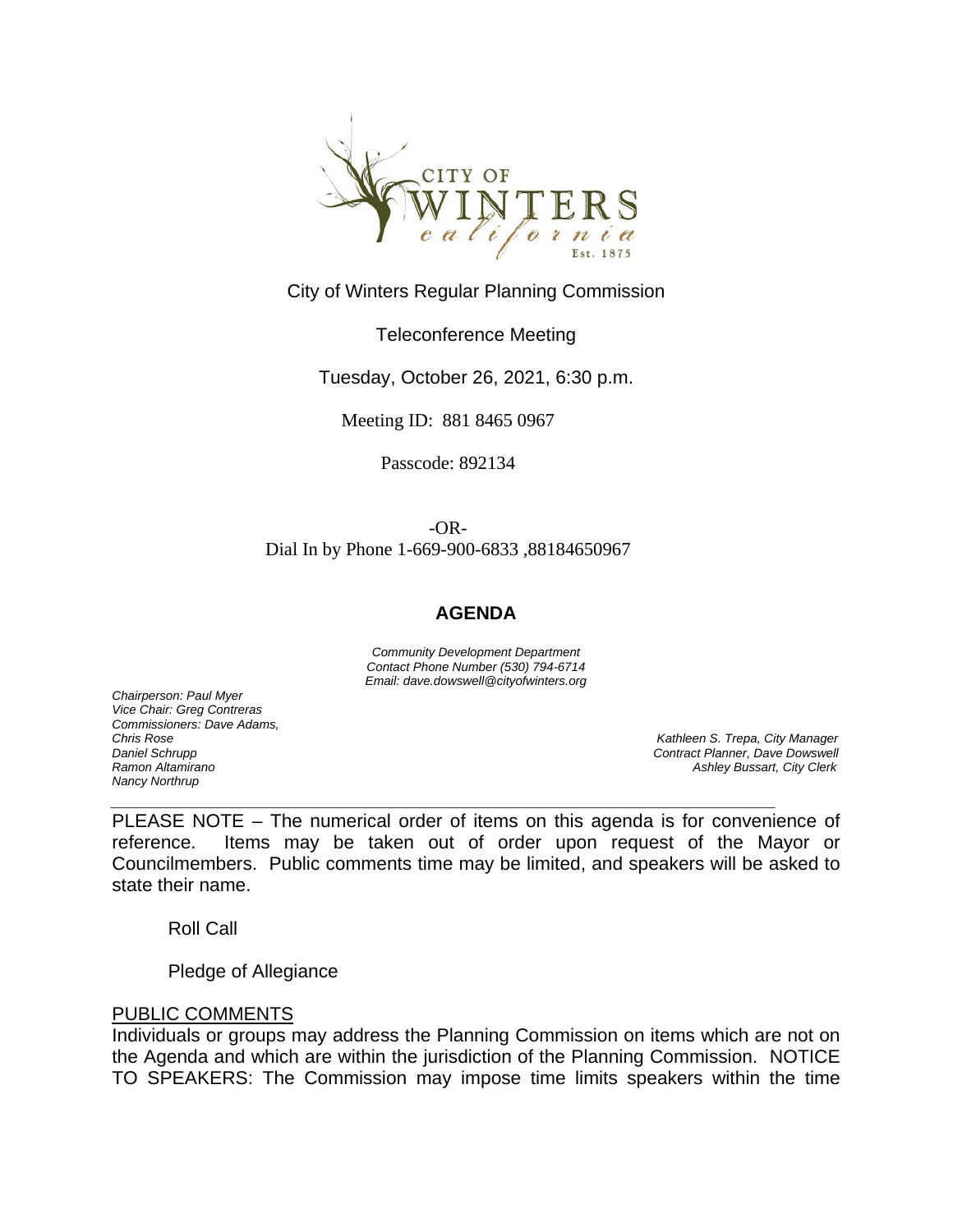available. Public comments may also be continued to later in the meeting should the time allotted for public comment expire.

## CONSENT CALENDAR

A. Minutes of the July 27, 2021, meeting of the Planning Commission (hold over to November meeting)

## STAFF/COMMISSION REPORTS

## PRESENTATIONS

### DISCUSSION ITEMS

A. Public Hearing and Consideration of an application by Homes by Towne for Site Plan/Design Review 2021-04 for new model homes for Phases IV and IV (52 lots) of the Winters Highlands/Stones Throw Subdivision located northwest corner of the city, off the extension of Main Street.

## COMMISSION/STAFF COMMENTS

### ADJOURNMENT

POSTING OF AGENDA: Pursuant to Government Code § 54954.2, the agenda for this meeting was posted on October 21, 2021.

Dave Dowswell, Community Development Department Contract Planner

\_\_\_\_\_\_\_\_\_\_\_\_\_\_\_\_\_\_\_\_\_\_\_\_\_\_\_\_\_\_\_\_\_\_\_\_\_\_\_\_\_\_\_\_\_\_\_\_\_\_\_\_\_\_\_\_\_\_\_\_\_\_\_\_\_\_\_\_\_\_\_\_\_\_\_\_

*APPEALS: Any person dissatisfied with the decision of the Planning Commission may appeal this decision by filing a written Notice of Appeal with the City Clerk, no later than ten (10) calendar days after the day on which the decision is made.* 

*Pursuant to Section 65009 (b) (2), of the State Government Code "If you challenge any of the above projects in court, you may be limited to raising only those issues you or someone else raised at the public hearing(s) described in this notice, or in written correspondence delivered to the City Planning Commission at, or prior to, this public hearing".* 

*MINUTES: The City does not transcribe its proceedings. Anyone who desires a verbatim record of this meeting should arrange for attendance by a court reporter or for other acceptable means of recordation. Such arrangements will be at the sole expense of the individual requesting the recordation.* 

*PUBLIC REVIEW OF AGENDA, AGENDA REPORTS, AND MATERIALS: Prior to the Planning Commission meetings, copies of the Agenda, Agenda Reports, and other material are available during normal working hours for public review at the Community* 

\_\_\_\_\_\_\_\_\_\_\_\_\_\_\_\_\_\_\_\_\_\_\_\_\_\_\_\_\_\_\_\_\_\_\_\_\_\_\_\_\_\_\_\_\_\_\_\_\_\_\_\_\_\_\_\_\_\_\_\_\_\_\_\_\_\_\_\_\_\_\_\_